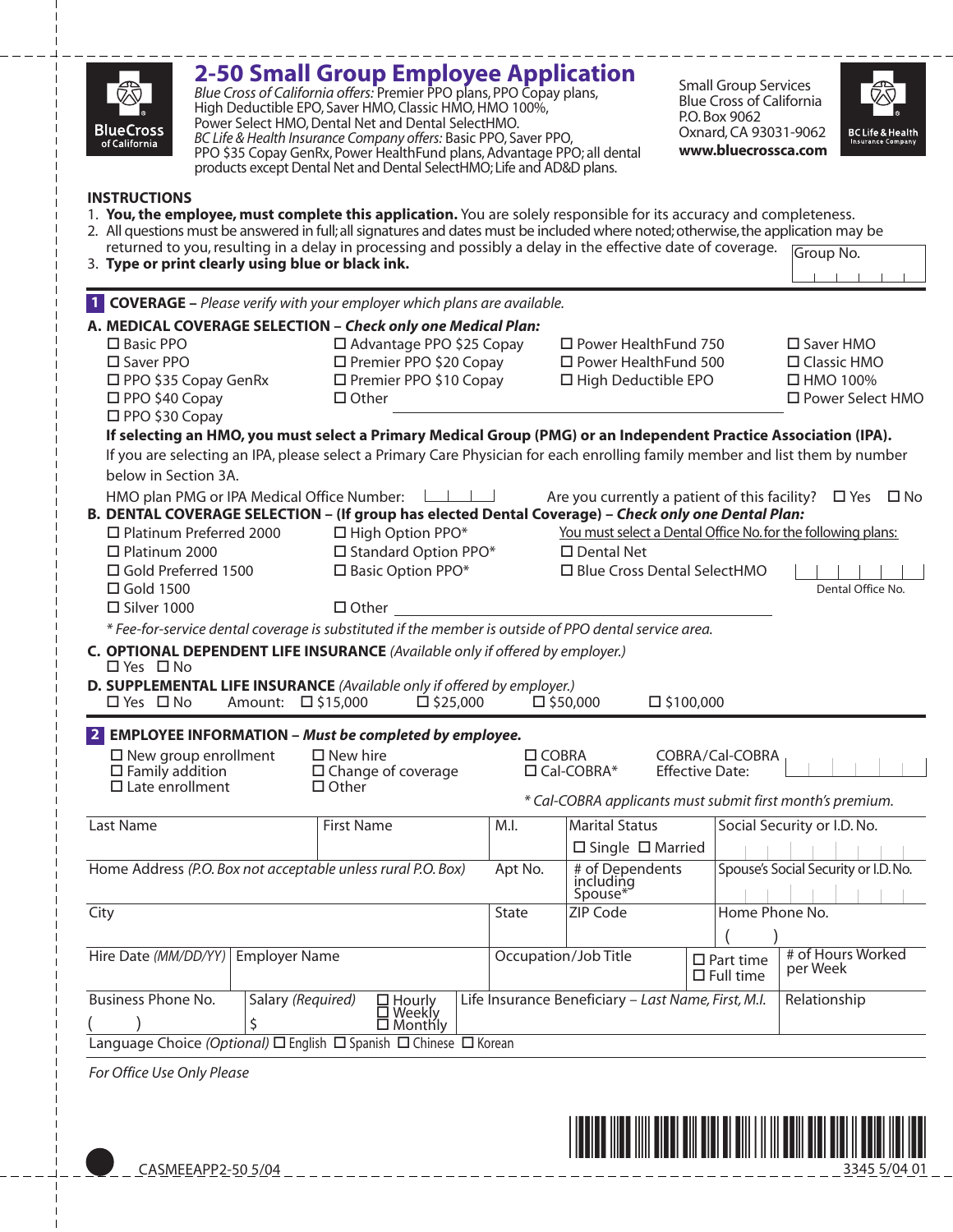|                                                                                                                                                                                                                                                                                                                                                                                                                                                                                                                                                                                                                                                                                                                                                                                                                                                                                                     | <b>B EMPLOYEE</b> / DEPENDENT INFORMATION $-$ List yourself and only those eligible dependents who are enrolling.                                |                                                                   |                                                                              |           |  |  |                             |                                                                                                                                    | Social Security or I.D. No.           |  |
|-----------------------------------------------------------------------------------------------------------------------------------------------------------------------------------------------------------------------------------------------------------------------------------------------------------------------------------------------------------------------------------------------------------------------------------------------------------------------------------------------------------------------------------------------------------------------------------------------------------------------------------------------------------------------------------------------------------------------------------------------------------------------------------------------------------------------------------------------------------------------------------------------------|--------------------------------------------------------------------------------------------------------------------------------------------------|-------------------------------------------------------------------|------------------------------------------------------------------------------|-----------|--|--|-----------------------------|------------------------------------------------------------------------------------------------------------------------------------|---------------------------------------|--|
| An eligible "dependent" is an employee's lawful spouse or domestic partner (if employer has elected<br>to cover domestic partners); a child (except a newborn) of an employee who is the permanent legal guardian of that<br>child and for which a valid court order establishing quardianship has been submitted; the unmarried child(ren) of the<br>employee or, of the employee's spouse who are under age 19, or, the unmarried child(ren) of the employee or<br>enrolled spouse from the nineteenth (19th) to the twenty-fourth (24) birthday who qualify as dependents for federal<br>income tax purposes and are full time students. Blue Cross requires written proof of student status annually.<br>If spouse's last name is different from yours, is he/she a domestic partner?<br>$\square$ Yes<br>$\square$ No<br><b>FAMILY ADDITION: Date of marriage:</b><br><b>Date of Adoption:</b> |                                                                                                                                                  |                                                                   |                                                                              |           |  |  |                             | 3A. HMO only - IPA<br>If you select an IPA<br>you must choose<br>a primary care<br>physician for each<br>member of your<br>family. |                                       |  |
| <b>Sex</b>                                                                                                                                                                                                                                                                                                                                                                                                                                                                                                                                                                                                                                                                                                                                                                                                                                                                                          | <b>Last Name</b>                                                                                                                                 |                                                                   | <b>First Name</b>                                                            | <b>MI</b> |  |  | Height   Weight   Disabled? | <b>Birthdate</b><br>Day Year<br>Mo.                                                                                                | <b>Primary Care<br/>Physician No.</b> |  |
| $\square$ Male<br>$\square$ Female                                                                                                                                                                                                                                                                                                                                                                                                                                                                                                                                                                                                                                                                                                                                                                                                                                                                  | Employee                                                                                                                                         |                                                                   |                                                                              |           |  |  | $\Box$ Yes $\Box$ No        |                                                                                                                                    |                                       |  |
| $\square$ Male<br>$\square$ Female                                                                                                                                                                                                                                                                                                                                                                                                                                                                                                                                                                                                                                                                                                                                                                                                                                                                  | Spouse *                                                                                                                                         |                                                                   |                                                                              |           |  |  | □ Yes □ No                  |                                                                                                                                    |                                       |  |
| $\square$ Son<br>$\square$ Daughter                                                                                                                                                                                                                                                                                                                                                                                                                                                                                                                                                                                                                                                                                                                                                                                                                                                                 |                                                                                                                                                  |                                                                   |                                                                              |           |  |  | □ Yes □ No                  |                                                                                                                                    |                                       |  |
| $\square$ Son<br>$\square$ Daughter                                                                                                                                                                                                                                                                                                                                                                                                                                                                                                                                                                                                                                                                                                                                                                                                                                                                 |                                                                                                                                                  |                                                                   |                                                                              |           |  |  | □ Yes □ No                  |                                                                                                                                    |                                       |  |
| $\square$ Son<br>$\square$ Daughter                                                                                                                                                                                                                                                                                                                                                                                                                                                                                                                                                                                                                                                                                                                                                                                                                                                                 |                                                                                                                                                  |                                                                   |                                                                              |           |  |  | □ Yes □ No                  |                                                                                                                                    |                                       |  |
| $\square$ Son<br>$\square$ Daughter                                                                                                                                                                                                                                                                                                                                                                                                                                                                                                                                                                                                                                                                                                                                                                                                                                                                 |                                                                                                                                                  |                                                                   |                                                                              |           |  |  | $\Box$ Yes $\Box$ No        |                                                                                                                                    |                                       |  |
|                                                                                                                                                                                                                                                                                                                                                                                                                                                                                                                                                                                                                                                                                                                                                                                                                                                                                                     | 4 <b>COVERAGE DECLINATION</b> – To be completed if any coverage is declined or refused by an eligible employee and/or their eligible dependents. |                                                                   |                                                                              |           |  |  |                             |                                                                                                                                    |                                       |  |
|                                                                                                                                                                                                                                                                                                                                                                                                                                                                                                                                                                                                                                                                                                                                                                                                                                                                                                     |                                                                                                                                                  |                                                                   | Proof of coverage may be required.                                           |           |  |  |                             |                                                                                                                                    |                                       |  |
| A. Health Plan coverage declined for:<br>Reason for declining coverage: (Check one)<br>$\overline{\Box}$ Spouse*<br>$\square$ Myself                                                                                                                                                                                                                                                                                                                                                                                                                                                                                                                                                                                                                                                                                                                                                                |                                                                                                                                                  |                                                                   |                                                                              |           |  |  |                             |                                                                                                                                    |                                       |  |
| $\Box$ Child(ren)                                                                                                                                                                                                                                                                                                                                                                                                                                                                                                                                                                                                                                                                                                                                                                                                                                                                                   |                                                                                                                                                  |                                                                   | $\Box$ Covered by spouse's group coverage -<br>Carrier name and I.D. number: |           |  |  |                             |                                                                                                                                    |                                       |  |
| $\square$ Myself                                                                                                                                                                                                                                                                                                                                                                                                                                                                                                                                                                                                                                                                                                                                                                                                                                                                                    | <b>B. Dental coverage declined for:</b><br>$\square$ Spouse*                                                                                     |                                                                   | □ Covered by Blue Cross Individual Policy                                    |           |  |  |                             |                                                                                                                                    |                                       |  |
| $\Box$ Child(ren)                                                                                                                                                                                                                                                                                                                                                                                                                                                                                                                                                                                                                                                                                                                                                                                                                                                                                   |                                                                                                                                                  |                                                                   | $\square$ Spouse covered by employer's group medical coverage -              |           |  |  |                             |                                                                                                                                    |                                       |  |
| $\square$ Myself                                                                                                                                                                                                                                                                                                                                                                                                                                                                                                                                                                                                                                                                                                                                                                                                                                                                                    | C. Life Insurance declined for:<br>$\square$ Spouse*                                                                                             |                                                                   | Carrier name:                                                                |           |  |  |                             |                                                                                                                                    |                                       |  |
| $\Box$ Child(ren)                                                                                                                                                                                                                                                                                                                                                                                                                                                                                                                                                                                                                                                                                                                                                                                                                                                                                   |                                                                                                                                                  |                                                                   | □ Covered by Tricare                                                         |           |  |  |                             |                                                                                                                                    |                                       |  |
|                                                                                                                                                                                                                                                                                                                                                                                                                                                                                                                                                                                                                                                                                                                                                                                                                                                                                                     |                                                                                                                                                  | □ Enrolled in any other insurance carrier plan -<br>Carrier name: |                                                                              |           |  |  |                             |                                                                                                                                    |                                       |  |
|                                                                                                                                                                                                                                                                                                                                                                                                                                                                                                                                                                                                                                                                                                                                                                                                                                                                                                     |                                                                                                                                                  |                                                                   | $\square$ Medicare                                                           |           |  |  |                             |                                                                                                                                    |                                       |  |

 $\Box$  Other *(Explain):* 

I acknowledge that the available coverages have been explained to me by my employer and I know that I have every right to apply for coverage. I have been given the chance to apply for this coverage and I have decided not to enroll myself and/or my dependent(s), if any. I have made this decision voluntarily,and no one has tried to influence me or put any pressure on me to decline coverage.**BY DECLINING THIS GROUP MEDICAL COVERAGE (UNLESS EMPLOYEE AND/OR DEPENDENTS HAVE GROUP MEDICAL COVERAGE ELSEWHERE) I ACKNOWLEDGE THAT MY DEPENDENTS AND I MAY HAVE TO WAIT UP TO TWELVE (12) MONTHS TO BE ENROLLED IN THIS GROUP MEDICAL AND/OR GROUP LIFE INSURANCE PLAN. PREEXISTING CONDITIONS, WHEN ENROLLED IN THIS GROUP MEDICAL PLAN, MAY NOT BE COVERED FOR SIX (6) MONTHS.**

**X**

*Signature if declining coverage for employee/dependent(s)*

*\* Spouse includes domestic partner ONLY if your employer has elected that coverage. If coverage is available, domestic partner enrollment requires submission of a signed and notarized Domestic Partner Affidavit or, if applicable, a copy of a valid Declaration of Domestic Partnership filed with and stamped by the Secretary of State of California.*

*Date (Month/Day/Year)*

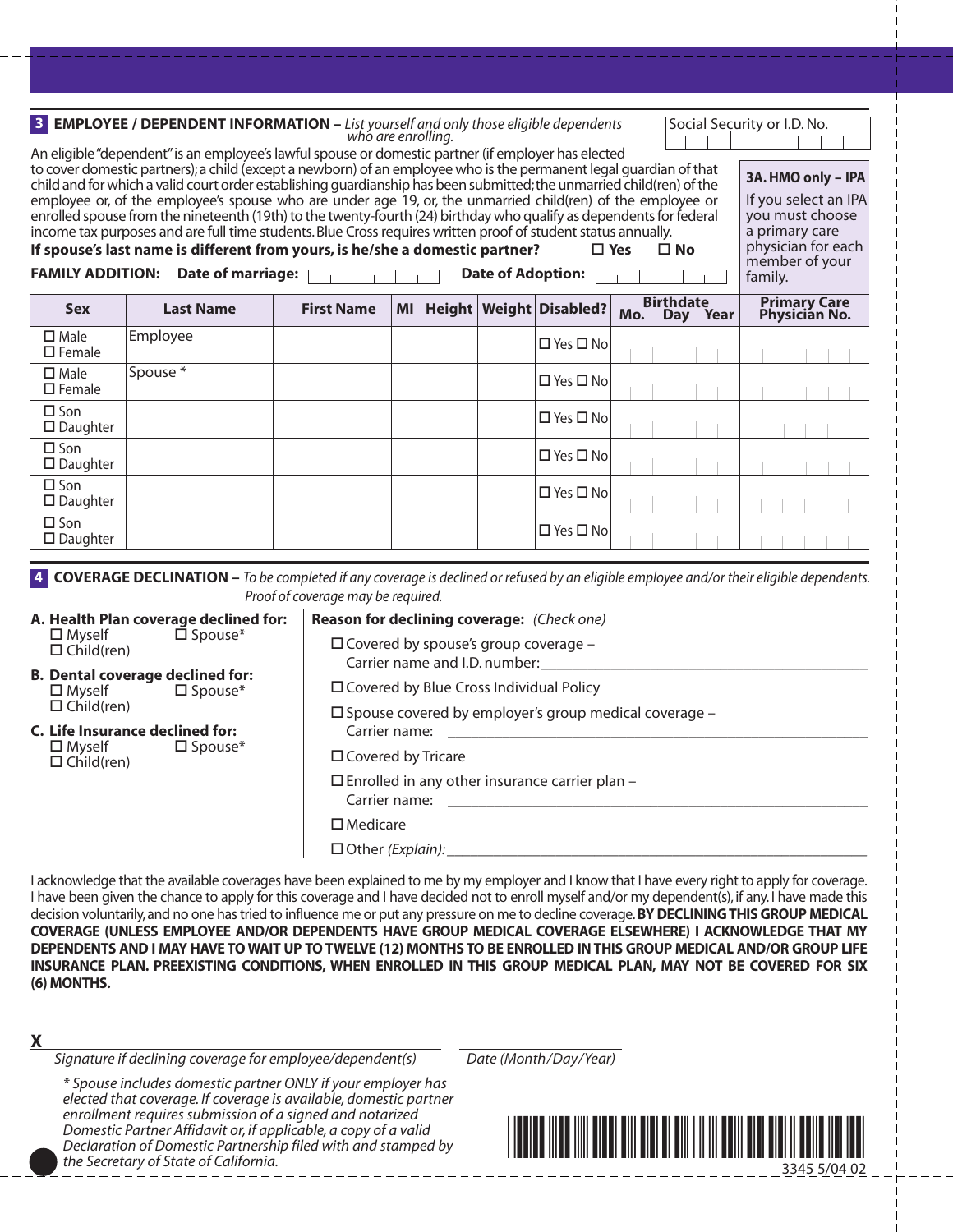# **HEALTH QUESTIONNAIRE –** *The following information is confidential and will not be seen or given to your employer.*

Social Security or I.D. No.

#### **HEALTH QUESTIONNAIRE FOR GROUPS ENROLLING 1–10EMPLOYEES AND LATE ENROLLEES:** *GROUPS WITH 11-50 ENROLLING EMPLOYEES: DO NOT COMPLETE THIS SECTION. PLEASE SKIP TO SECTION 5A.* **5**

## **HEALTH HISTORY OF YOU AND YOUR FAMILY** *(Include information on all family members you wish to cover.)*

**Has any person listed on this application ever had, consulted for, sought treatment, had treatment recommended, received treatment, been surgically treated or been hospitalized for any of the following conditions?**

*All questions must be answered "Yes" or "No".*

*INCOMPLETE APPLICATIONS WILL BE RETURNED TO YOU FOR COMPLETION WHICH MAY DELAY THE EFFECTIVE DATE OF YOUR COVERAGE.*

|                                                                                                                                                                                                      |   | Yes No |                                                                                                                                                                                 |         | <b>Yes No</b> |
|------------------------------------------------------------------------------------------------------------------------------------------------------------------------------------------------------|---|--------|---------------------------------------------------------------------------------------------------------------------------------------------------------------------------------|---------|---------------|
| 1. Heart attack, heart murmur, stroke, chest pain,<br>high blood pressure, anemia, varicose veins,<br>or any other disorder of the heart, blood,<br>blood vessels, hyperlipemia or arteriosclerosis? | ◻ | □      | 9. Has any person to be covered had or been told<br>that they had an immune deficiency disorder,<br>AIDS, or AIDS-related complex, not including<br>the results of HIV testing? | □       | $\Box$        |
| 2. Ulcer, colitis, gall stone, hernia or any other<br>disorder of the stomach, intestines, rectum,<br>gall bladder, or liver?                                                                        | □ | □      | 10. Within the last five years, had an x-ray,<br>electrocardiogram, cardiovascular exam,<br>or any laboratory test or study?                                                    | п       | □             |
| 3. Cancer, cyst, or tumor?                                                                                                                                                                           | П | □      | 11. Within the last 12 months, taken medicine as                                                                                                                                |         |               |
| 4. Disorder of the kidneys, blood or albumin,<br>thyroid glands, diabetes, venereal disease or                                                                                                       |   |        | prescribed by a physician or other<br>health practitioner?                                                                                                                      | П       | □             |
| any related eye disorders, urinary systems,<br>male or female organs, or menstrual dysfunction?                                                                                                      | □ | □      | 12. Been treated for alcoholism or other drug or<br>substance abuse or been advised to seek                                                                                     |         |               |
| 5. Tuberculosis, asthma, hay fever, adenoids,<br>pleurisy or any other disorder of the lungs<br>or respiratory system?                                                                               | □ | Л      | treatment for the same?<br>13a. Is any female to be covered currently pregnant?<br>If yes, Due Date (Month):                                                                    | ΙI<br>□ | П<br>П        |
| 6. Epilepsy, fainting spells, mental or nervous<br>condition, paralysis or any disorder of the brain<br>or nervous system?                                                                           | □ | □      | b. If you are a male listed on this application,<br>are you expecting a child with anyone, even<br>if the mother is not listed on this application?                             | П       |               |
| If epileptic, date of last seizure: ___                                                                                                                                                              |   |        | 14. Any history of complication of pregnancy?                                                                                                                                   | □       | □             |
| 7. Arthritis, rheumatic fever, back trouble, or any<br>other disorder of the joints, muscles, or bones?                                                                                              | □ | □      | 15. Does anyone listed on this application<br>use tobacco products?                                                                                                             | п       | □             |
| 8. Any physical deformity or defect? Any serious<br>bodily injury, fracture, concussion, burn, and/or<br>congenital problems?                                                                        | ⊔ | □      |                                                                                                                                                                                 |         |               |

## **IF YOU ANSWERED "YES" TO ANY OF THE QUESTIONS ABOVE, YOU MUST COMPLETE THE FOLLOWING.**

Please explain and provide us with **FULL DETAILS** for each "Yes" answer to any condition(s) checked in all the preceding boxes. In addition,**please give details below of last doctor visit and/or physical examination for ALL family members listed regardless of the date or reason**. *(Insert additional sheets, if necessary.)*

| Question # Name of Family Member (As identified on physician's record) |                 |                                 | Question #   Name of Family Member (As identified on physician's record) |                                                                          |                 |                                 |  |  |
|------------------------------------------------------------------------|-----------------|---------------------------------|--------------------------------------------------------------------------|--------------------------------------------------------------------------|-----------------|---------------------------------|--|--|
| Date of Onset/Treatment (Mo/Yr)                                        | Date Ended      | $\Box$ Still under<br>treatment |                                                                          | Date of Onset/Treatment (Mo/Yr)   Date Ended                             |                 | $\Box$ Still under<br>treatment |  |  |
| Name of Condition(s)/Illness(es) Treated                               |                 |                                 | Name of Condition(s)/Illness(es) Treated                                 |                                                                          |                 |                                 |  |  |
| <b>Treatment Rendered</b>                                              |                 |                                 |                                                                          | <b>Treatment Rendered</b>                                                |                 |                                 |  |  |
| Medication (if taken)                                                  | Date Prescribed | Dosage                          |                                                                          | Medication (if taken)                                                    | Date Prescribed | Dosage                          |  |  |
| Question # Name of Family Member (As identified on physician's record) |                 |                                 |                                                                          | Question #   Name of Family Member (As identified on physician's record) |                 |                                 |  |  |
| Date of Onset/Treatment (Mo/Yr)                                        | Date Ended      | $\Box$ Still under<br>treatment |                                                                          | Date of Onset/Treatment (Mo/Yr)   Date Ended                             |                 | $\Box$ Still under<br>treatment |  |  |
| Name of Condition(s)/Illness(es) Treated                               |                 |                                 |                                                                          | Name of Condition(s)/Illness(es) Treated                                 |                 |                                 |  |  |
| <b>Treatment Rendered</b>                                              |                 |                                 |                                                                          | <b>Treatment Rendered</b>                                                |                 |                                 |  |  |
| Medication (if taken)                                                  | Date Prescribed | Dosage                          |                                                                          | Medication (if taken)                                                    | Date Prescribed | Dosage                          |  |  |

*Insert additional sheets before sealing, if necessary*.

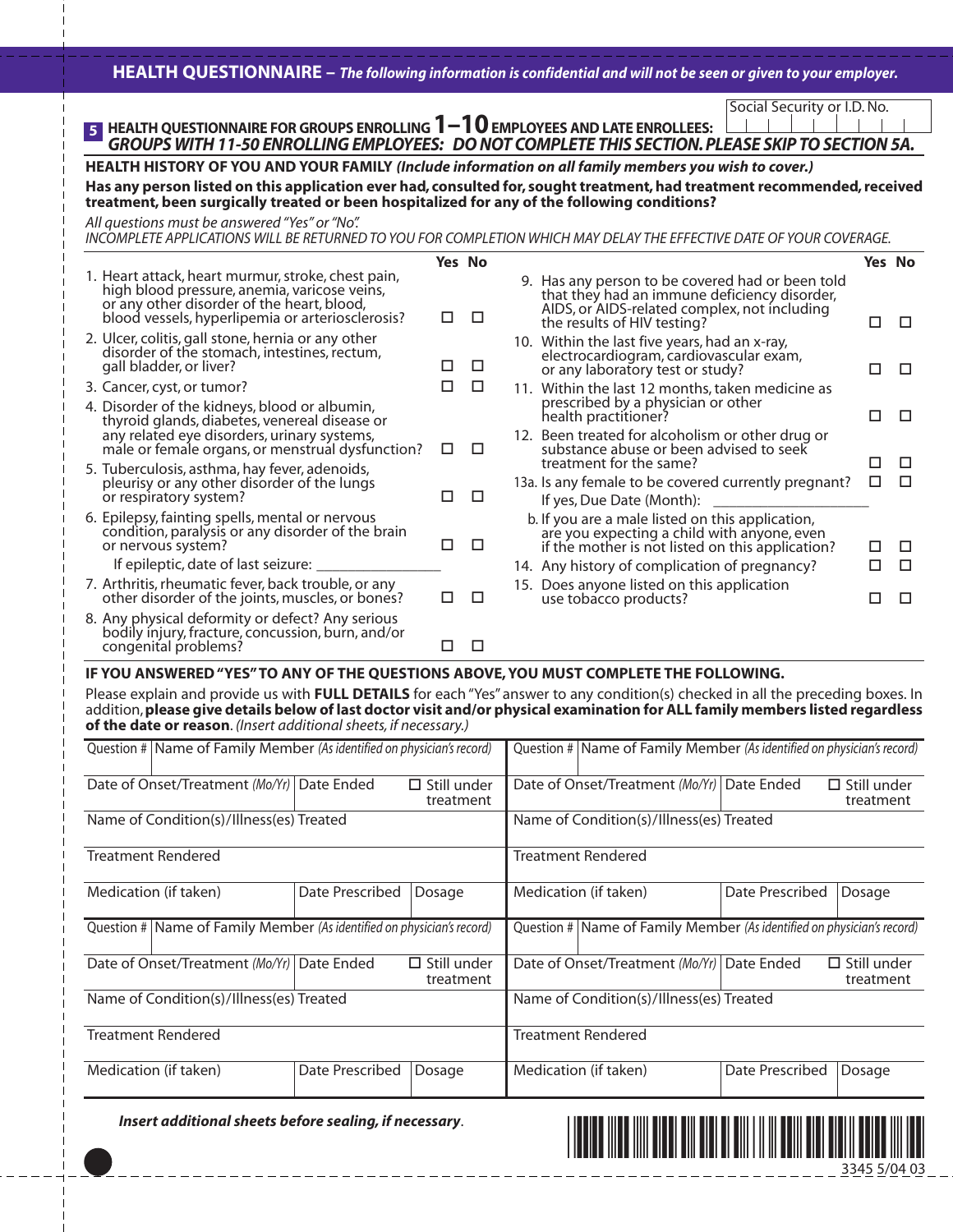| After completion, please remove tape and fold closed to seal.                                                                                                                                                                                                                                                                                                                                           |                                                             |
|---------------------------------------------------------------------------------------------------------------------------------------------------------------------------------------------------------------------------------------------------------------------------------------------------------------------------------------------------------------------------------------------------------|-------------------------------------------------------------|
| <b>54 HEALTH QUESTIONNAIRE FOR GROUPS ENROLLING 11-50 EMPLOYEES:</b>                                                                                                                                                                                                                                                                                                                                    | Social Security or I.D. No.                                 |
| Have you, your spouse or any of your dependents:                                                                                                                                                                                                                                                                                                                                                        |                                                             |
| 1. Ever had, consulted for, had treatment rendered, been advised to have treatment, or received treatment or been hospitalized<br>for any of the following conditions:                                                                                                                                                                                                                                  |                                                             |
| Cardiovascular disease or heart attack; stroke; disorder of the kidney, stomach, intestines or liver;<br>musculoskeletal conditions; mental or nervous condition; central nervous system disorders; diabetes;<br>any disorder of the lungs or respiratory system; cancer or immune deficiency disorder, AIDS,                                                                                           |                                                             |
| 2. During the last 24 months, had surgery or been confined in any hospital, sanitarium, convalescent facility                                                                                                                                                                                                                                                                                           |                                                             |
| b. If you are a male listed on this application, are you expecting a child with anyone, even if the mother                                                                                                                                                                                                                                                                                              |                                                             |
| If you answer "YES" to all or part of the above questions, complete the following:                                                                                                                                                                                                                                                                                                                      |                                                             |
|                                                                                                                                                                                                                                                                                                                                                                                                         |                                                             |
|                                                                                                                                                                                                                                                                                                                                                                                                         |                                                             |
|                                                                                                                                                                                                                                                                                                                                                                                                         |                                                             |
|                                                                                                                                                                                                                                                                                                                                                                                                         |                                                             |
|                                                                                                                                                                                                                                                                                                                                                                                                         |                                                             |
|                                                                                                                                                                                                                                                                                                                                                                                                         |                                                             |
|                                                                                                                                                                                                                                                                                                                                                                                                         |                                                             |
| ALL EMPLOYEES MUST COMPLETE THE FOLLOWING<br>$\mathcal{L}^{\text{max}}_{\text{max}}$                                                                                                                                                                                                                                                                                                                    |                                                             |
| 6 OTHER COVERAGE FOR ALL ENROLLING EMPLOYEES AND DEPENDENTS: All questions must be answered.<br>A. Do any persons on this application intend to continue other Group coverage if this application is accepted? $\Box$ Yes $\Box$ No<br>Has any person applying for coverage had health insurance coverage at any time in the past six months?  □ Yes □ No<br>If yes, Applicant/family member name(s): _ |                                                             |
|                                                                                                                                                                                                                                                                                                                                                                                                         |                                                             |
|                                                                                                                                                                                                                                                                                                                                                                                                         |                                                             |
|                                                                                                                                                                                                                                                                                                                                                                                                         |                                                             |
|                                                                                                                                                                                                                                                                                                                                                                                                         |                                                             |
|                                                                                                                                                                                                                                                                                                                                                                                                         |                                                             |
| NOTE: If you are eligible for Medicare, Blue Cross may not duplicate Medicare benefits.                                                                                                                                                                                                                                                                                                                 |                                                             |
| SUBMIT PROOF OF COVERAGE - To comply with federal and state laws, proof of this coverage must accompany this application.                                                                                                                                                                                                                                                                               |                                                             |
| <b>Acceptable forms of proof are:</b><br>1. Certificate of coverage from prior carrier, or<br>2. Copy of I.D. card and copy of payroll stub showing medical coverage deduction, or<br>3 Copy of most recent medical premium bill or certificate of coverage from prior carrier.                                                                                                                         |                                                             |
| Failure to advise and provide proof of prior coverage may subject you<br>or a family member to a six-month preexisting conditions clause.                                                                                                                                                                                                                                                               | $\frac{1}{2}$ Continued on the following page $\rightarrow$ |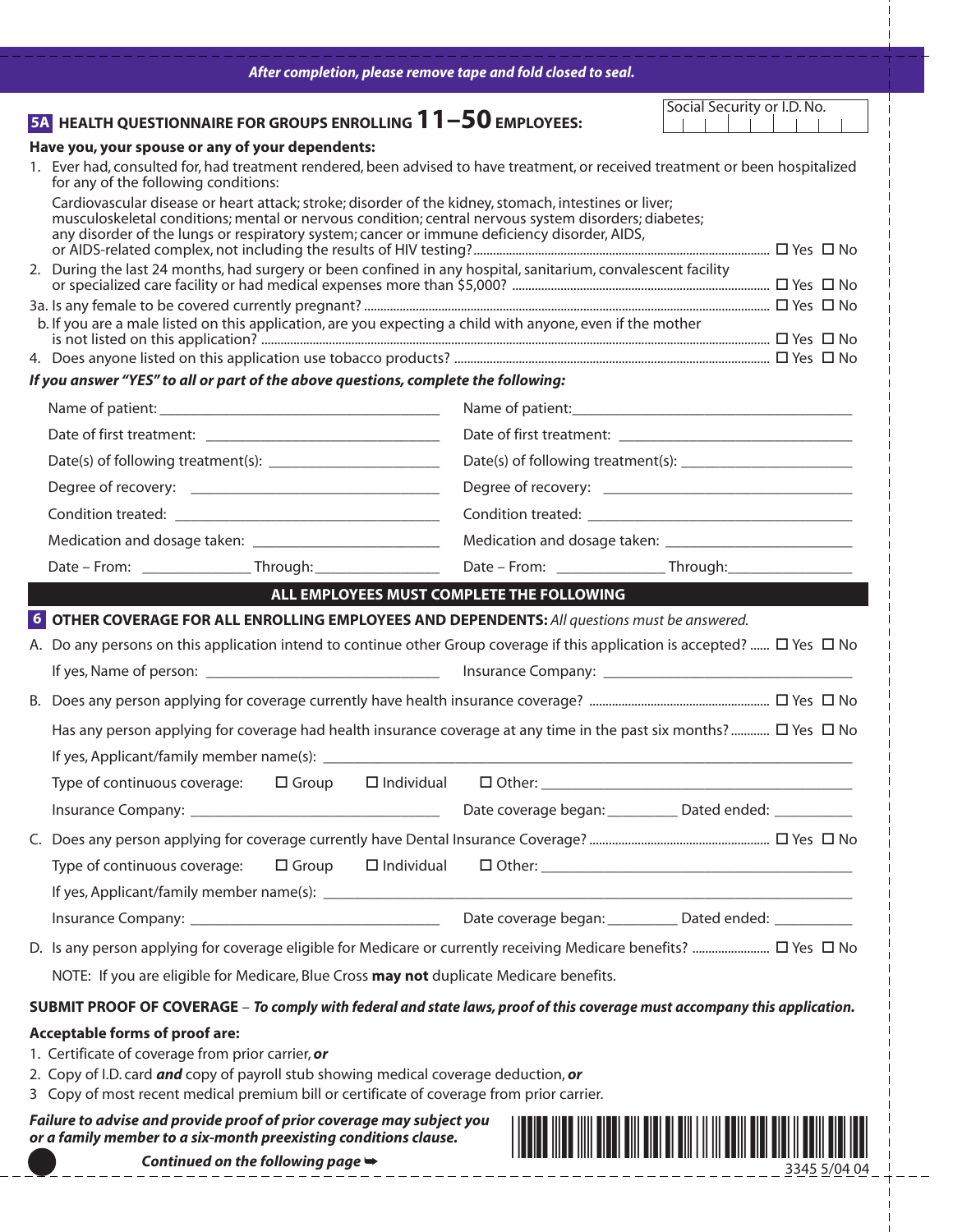#### **AUTHORIZATION –** *The following Authorization is to be signed by ALL EMPLOYEES*  **7** *applying for coverage.*

Social Security or I.D. No.  $\Box$ 

**I AGREE:** To the best of my knowledge and belief, all information on this form is correct and true. I understand that this application and any information Blue Cross of California and/or BC Life & Health Insurance Company obtains prior to the effective date of coverage is the basis on which coverage may be issued under the plan. I further authorize my employer to deduct from my earnings the contribution (if any) required to apply toward the cost of this plan. I certify that I am working at the employer's place of business in permanent employment.

I understand that my employer's application will determine coverage and that there is no coverage unless and until this application and an application made by my employer have been accepted and approved by BLUE CROSS and BC LIFE & HEALTH INSURANCE COMPANY.

Even if this application is approved, any misstatements or omissions may result in future claims being denied and the policy being rescinded.

**I AM APPLYING FOR PPO COVERAGE:** I understand that I am responsible for a greater portion of my medical costs when I use a non-participating provider. If a PPO Plan is selected and a nonparticipating provider is used, medical payments will be based upon the lesser percentage of the negotiated fee rate and I will be responsible for any amount over that payment.

**I AM APPLYING FOR HMO COVERAGE: I understand that I am** responsible for paying for services rendered that are not authorized by my primary medical group.

**I AM APPLYING FOR A HEALTH SAVINGS ACCOUNT (HSA) COMPATIBLE EPO PLAN:** I understand that the High Deductible Plans are designed for Exclusive Provider Organization (EPO) usage, and that using non-participating providers could result in significantly higher out-of-pocket costs. I understand that having this coverage does not establish an HSA. To do so, I must contact a qualified financial institution. Also, I understand that I should consult my tax advisor.

**I AM APPLYING FOR TERM LIFE COVERAGE:** I understand that

I am submitting this application to the life insurance department of BC Life & Health Insurance Company (BCL&H) and that if one or more of the following circumstances apply, then the medical information on this application will be used in the life Initials:

department of BCL&H to determine whether or not life insurance will be offered to me: 1) my employer has 2-10 enrolled employees; 2) the date of this application is more than thirty (30) days after my eligibility date for coverage; 3) the amount of term life insurance coverage I am applying for is over \$50,000; 4) I am applying for supplemental life coverage.

**ARBITRATION AGREEMENT: If your coverage is under a private employer plan governed by ERISA (Employment Retirement Income Security Act of 1974), certain disputes may not be subject to the following arbitration provisions:**

I understand that any and all disputes between myself (and/or any enrolled family member) and Blue Cross of California/ BC Life & Health, including claims for medical malpractice, must be resolved by binding arbitration, if the amount in dispute exceeds the jurisdictional limit of the Small Claims Court, and not by lawsuit or resort to court process, except as California law provides for judicial review of arbitration proceedings. Under this coverage, both the member and Blue Cross/BC Life & Health are giving up the right to have any dispute decided in a court of law before a jury. Blue Cross/BC Life & Health and the member also agree to give up any right to pursue on a class basis any claim or controversy against the other. For more information regarding binding arbitration, please refer to your Evidence of Coverage/ Certificate.

If I am enrolled in an employer-sponsored benefit plan that is subject to ERISA (Employee Retirement Income Security Act of 1974, 29 U.S.C. section 1001, et seq.) I understand that any dispute involving an adverse benefit determination for a health claim may not be subject to mandatory binding arbitration. However, I further understand that any dispute I may have with respect to an adverse benefit determination for a health claim may be submitted to voluntary binding arbitration after the ERISA claim appeal process is completed.

I attest by signing below that I have reviewed the information provided on this application and to the best of my knowledge and belief, it is true and accurate with no omissions or misstatements.

| Signature of Employee | Date (MM/DD/YY)   Signature of Employee's Spouse<br>(If applying for coverage) | Date (MM/DD/YY) |
|-----------------------|--------------------------------------------------------------------------------|-----------------|
|                       |                                                                                |                 |

**HIV TESTING PROHIBITED:** California law prohibits an HIV test from being required or used by health insurance companies as a condition of obtaining health insurance.

*After completion, remove tape on inside pages, fold closed to seal, and submit application to your employer. Incomplete applications will be mailed back to you for completion.This may delay the effective date of your coverage.*